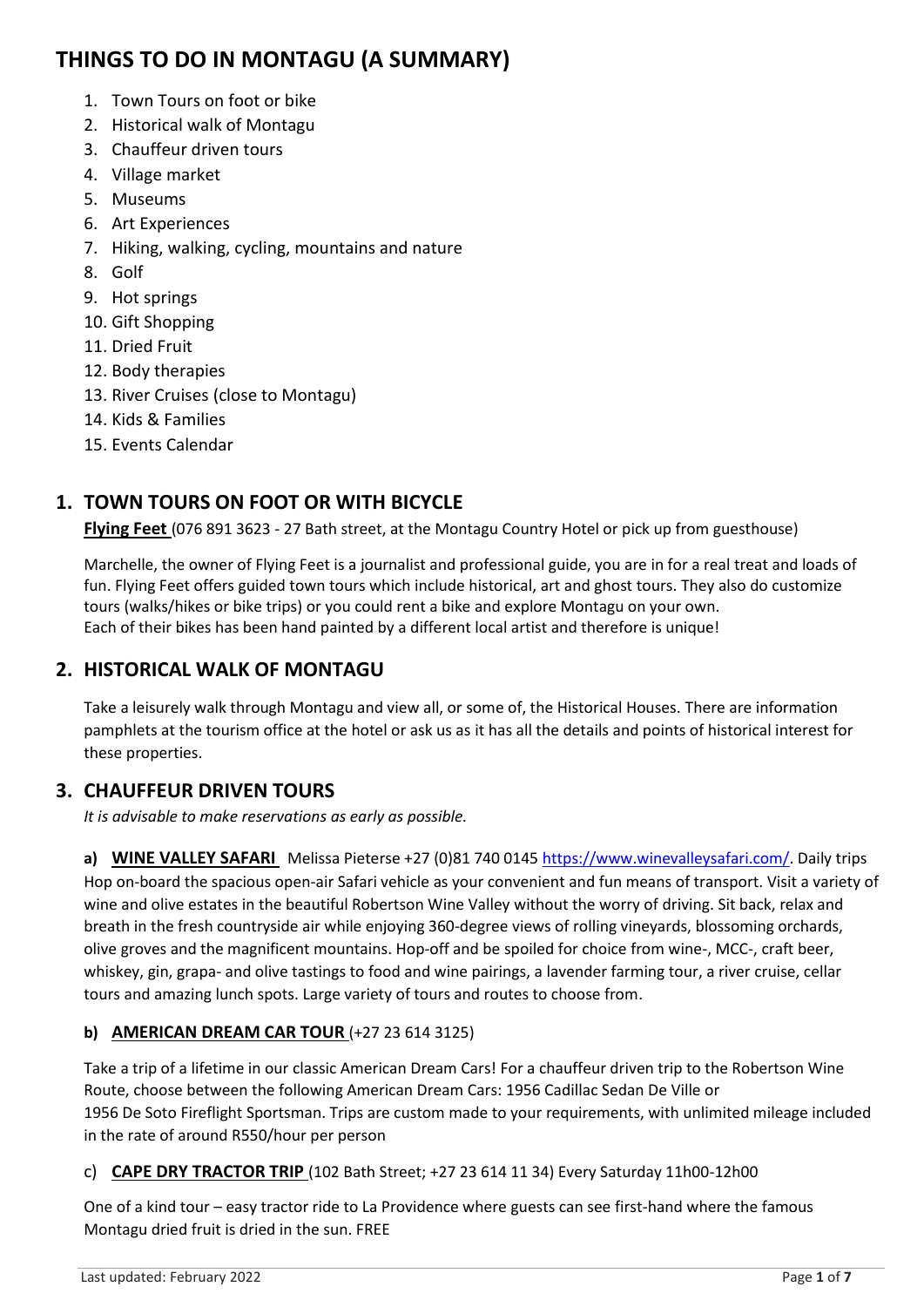### **d) TRACTOR TRIP & LIESA'S POTJIEKOS LUNCH** [\(+27 23 614 3012;](tel:+27236143012) [www.proteafarm.co.za\)](http://www.proteafarm.co.za/)

Protea Farm is situated in The KOO valley (29 km outside Montagu on the R318). The tractor trip takes the passenger to the summit of Arangieskop (1500 m above sea level) and back. Scheduled on Wednesdays and Saturdays (mostly at 10am). This tractor trip has become a legendary outdoor activity since 1985. It is power packed with loads of fun, surprises and action for the whole family.

It provides a bird's eye view of the Breede River, Keisie and the famous KOO Valley. Muscadel is served during a "pit stop" at the renowned Arangieskop hut. En route down the mountain one gets a second opportunity to be mesmerized by the beauty of the Matroos mountains in the distance and panoramic views of the KOO valley.

### **Liesa's Potjiekos Lunch**

If you are in search of a true country culinary fantasy, the potjiekos experience will make your taste buds come alive. A three-course meal that includes a bread table, vegetables in season, delicious meat and poultry dishes, complimented by farm desserts, wine, fruit juices and original "boeretroos" coffee served in typical farm style.

### e) **GUNSTIG ZUID-AFRIKA TOURS** (+27 23 614 2412 or +27 76 247 5638)

Allow Han Gunst to take you on a guided tour – you do the tasting, she does the driving. She will collect you and drop you back home. Choose from a variety of packages including a Township Tour, Wine tasting or Cellar Tour and Wine pairing. Rates vary between R500 pp and R650 pp and take between 4 – 6 hours. As an accredited tour guide, Han can also organise tours according to your own requirements and needs.

### f) **ROUTE 62 WINE TOURS** (+27 84 202 2222)

Make use of R62 Wine Tour's shuttle service or book a driver for groups. They collect you at In Abundance Guest House and will drop you off again safely when you are done. Reliable, safe & friendly service. R62 Wine Tours has been in operation since 2008.

### **4. VILLAGE MARKET** (Bath Street – opposite the information bureau, 24 Bath Street)

Our Village Market is held every Saturday morning from around 8h00 until 12h30 in the Euvrard Park, Bath Street, close to the NG Church. For locals and visitors alike, this is the place to experience a slice of Montagu life.

## **5. MONTAGU MUSEUM COMPLEX**

The three beautiful historical buildings namely Joubert House, Old Mission Church and the KWV Building Complex, make up what is known as "The Montagu Museum".

a) **JOUBERT HOUSE** (25 Long Street, Montagu) - Built in 1853, Joubert House is thought to be the oldest dwelling in Montagu. As a house museum, Joubert House portrays the typical country lifestyle of the 1850's. Of special interest is a small side room which houses a comprehensive collection of toys from bygone days. Pride of place belongs to a unique collection of individually numbered handmade porcelain dolls.

Over the past 22 years the museum has been researching and recording the rich oral history and traditional uses of medicinal plants, in the Montagu district, passed down by the Khoikhoi, San and settler farmers from Europe. The garden, which was established behind Joubert House, contains most of the more than 120 plants that have been researched and published in "Herbal Remedies of Montagu Museum"

b) **MISSION CHURCH** (Long Street, Montagu)- A collection of pulpit Bibles and church artefacts, including old wedding dresses, form the focal point of the church with its original pulpit and pulpit cloth. Frequently changing, temporary exhibitions form a showcase for the large and diverse museum collection.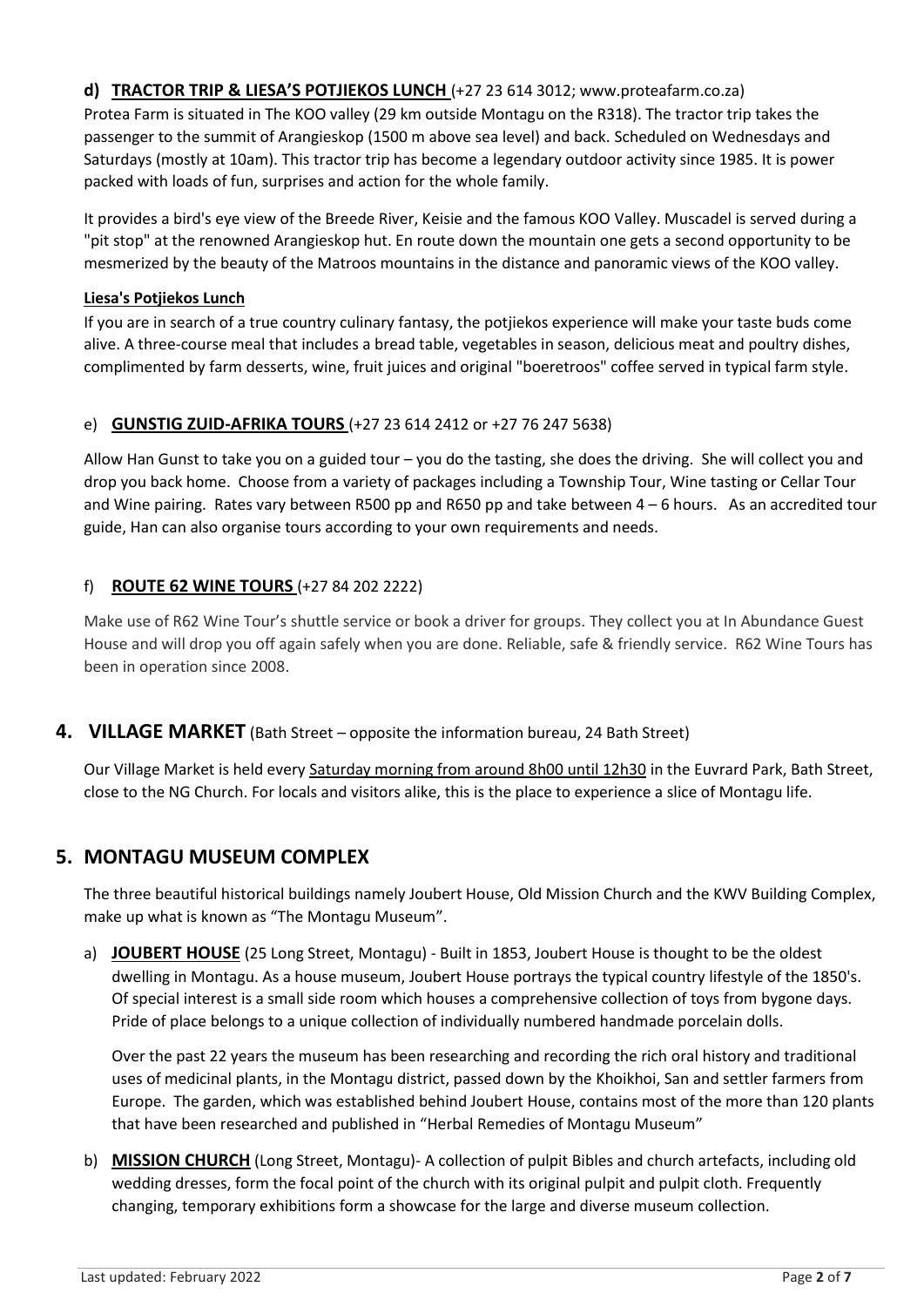c) **KWV ART GALLERY** (cnr Kohler and Long Streets, Montagu) - The KWV buildings on the corner of Long and Kohler Streets are fine examples of historical, industrial architecture in a rural area. The KWV building also host the "ODEON" Montagu's very own movie theatre where art movies are shown regularly.

# **6. ART EXPERIENCES**

a) **IBIS GALLERY** (16 Bath Street, Montagu) – stocks original fine art paintings and drawings, original, handcrafted furniture and other wooden items Shaker and Country inspired - hand-thrown earthenware pottery (terracotta and maiolica) handmade tiles, vintage oriental carpets, various other interesting crafted things, all at reasonable prices.

For many years now Carolyn Metcalfe has lived and worked across the road from a breeding colony of water birds (one of Montagu's well-known landmarks) and she has observed, been involved with and come to love the Sacred Ibis. **Ceramics**: "I work exclusively in earthenware, producing large, richly decorated maiolica bowls, crosses, also garden pots and rustic terracotta cooking ware as well as Provencal style pottery. I hand throw and decorate everything myself". **Art**: Paintings in oils, water colours and drawings. Subjects are landscapes, still life, animal studies and portraits. I accept commissions for the latter." **Furniture: Hennie de Kok** has had a long flirtation with classical furniture, earnestly copying Adams and Chippendale pieces , followed by Scandinavian furniture, inspired by James Krenov and finally where he finds himself today, very much in love with Shaker and American country furniture, which styles inspire most of his current pieces.

b) **THE GALLERY** (29 Bath street – next to Country Hotel)

Specializes in collectable contemporary artwork, produced by internationally as well as South African acclaimed artists as well as lesser known emerging artists who produce work of high quality, carefully curated.

#### c) **HANNA NAUDE** (14 Keerom street)

Full time artist and art teacher with many years and a large portfolio of work. She is modernist painter working from her home studio who believes art is a way of communicating. She makes the familiar more interesting and inviting by re-interpreting everyday situations and scenes. Try to meet Hanna in person, it's a real treat.

- d) **KWV ART GALLERY** (cnr Kohler and Long Streets) The KWV buildings on the corner of Long and Kohler Streets are fine examples of historical, industrial architecture in a rural area. Here you can view a permanent collection of agricultural vehicles and implements in the enclosed courtyard behind the complex, as well as Art & Artefacts in the recently opened KWV Art Gallery. **ART BAZAAR:** Monday, Thursday, Friday afternoons Hanna Naude gives art classes to around 75 local children between the ages of 4 and 13. Visitors are welcome!
- e) **HICKS GALLERY** (9 Joubert Street, Montagu) Richard & Joy Hickman have turned their home at 9 Joubert Street, Montagu, into a fine art gallery, which is open seven days a week from 8am to 6pm, except for emergencies. Beside his own work, various artists' works are also on display. This is ideal for souvenirs for the traveller. Paintings can be taken without frames, and or, packaged and posted worldwide if necessary.
- f) **VARIOUS ARTIST** Working from their home studios there are over 20 artist practicing various art forms varying from painting, ceramics, print making, collages, quilt makers etc. The information centre could provide more detailed information

### **7. ADVENTURE TOURISM: HIKING, WALKING, CYCLING, MOUNTAINS, HORSE RIDING AND NATURE**

### **Mountain and rock climbing / Abseiling** Tony: 082 550 6819 or Patsy: 082 990 1134

Montagu is considered to be the Mecca of mountain climbing in the Western Cape. Single and multi-pitch sport climbing and a variety of adventurous routes. We are very fortunate to have Tony Lourens living in Montagu. He has been involved in climbing and mountaineering for over 40 years and has climbed, trekked and guided extensively in many countries around the world. Tony has been a guide and instructor in mountaineering, climbing, and trekking since 1992 and has a 100% safety record. Tony has been involved in publishing for nearly 20 years and has written and published several climbing and walking/scrambling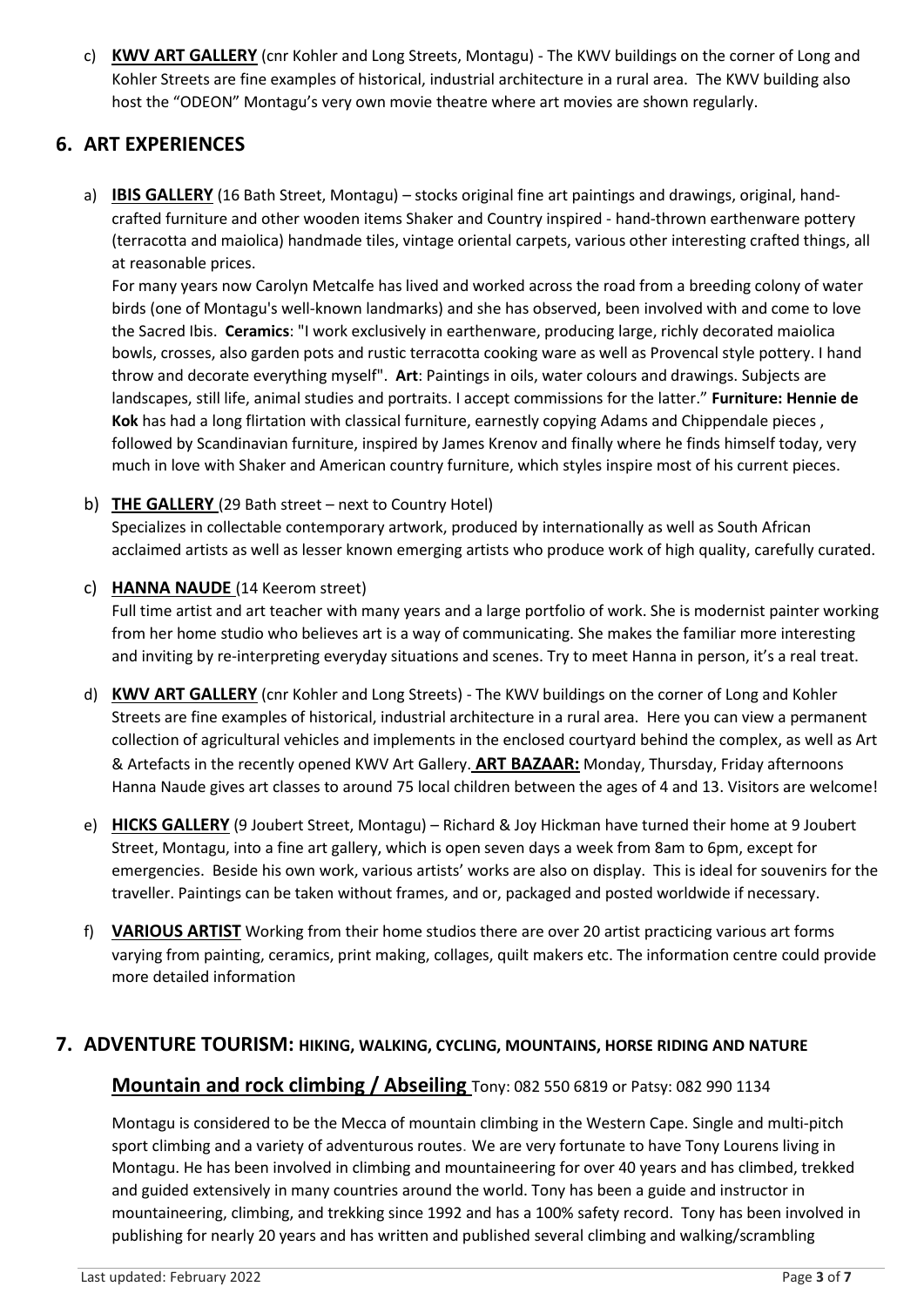guidebooks to many areas in the Western Cape, the Drakensberg and Namibia. He is also the publisher and editor of SA Mountain Magazine, South Africa's only dedicated mountaineering and climbing magazine. He has been instrumental in the development of many new climbing routes in Montagu. **<https://montaguoutdooradventures.co.za/>**

# **CYCLING**

Montagu is a adventure tourism and mountain biking heaven. There are many routes in the area and for your convenience seven routes have been mapped between 18-53kms long, ranging from flat and easy to hardcore. All routes start from the tourism office in Montagu situated at an elevation of 204m.

The routes have been graded and vary between 1 (being easy) to 5 (difficult and requires a minimum of two or more cyclist). In summer the best time to start is early morning when it is cool.

For downloadable maps please click here: **<https://www.montagu.org.za/what-to-do/mountain-biking/>**

# **Koo on horseback** Justine +27 76 943 3446

Based in the Koo Valley, 40km outside Montagu, horse riding lessons and trail rides are on offer. Offering a variety of trails with amazing views you don't want to miss! This breath-taking scenic horse ride offers you the opportunity to ride close to our mountains, overlooking orchards & fresh clean air with the scent of "fynbos". From 30 minutes to 3 hours. They also arrange: Swimming with the horses, picnics, refreshments and riding lessons for all ages.

# **Hiking/Walking**

Indulge in the many trails through the picturesque valleys and mountains of Montagu. From easy to more challenging hikes, some routes cater for the casual walker and others for the more serious hiker. Some highlights below. Pamphlets available in the reception area.

- a) **LOVER'S WALK** also sometimes referred to as Mayor's walk is a **short 500m walk** along the banks of the Keisie river and below Kanonkop, through to Joubert starting at the upper end of Barry street, an ideal extension to the Badskloof trail. No entry fee/ permit unless done in conjunction with the Badskloof Trail (see below)
- b) **BADSKLOOF TRAIL** a lovely **3 km stroll one way** through to the famous Montagu Hot Springs our suggestion is to do it back and forth rather than walking along the roadside to get back to town (a tedious provincial road with a fair amount of traffic). Wear casual, comfortable shoes but not necessarily your best shoes as you will cross through the occasional puddle while walking there. This trail offers a nice 1 hour walk through Badskloof with its many rock formations, rich bird life and sport climbing routes. The trail, as shown on the map, is only a rough indication, as the occasional floods have caused deviations of the trail. An entry fee of R36 per person is charged at the "Ou Meul" (meaning Old Mill)
- c) **AASVOELKRAANS HIKING TRAIL** This hike is **3.2km long**, it'll take around 1.5 hours to complete. The trail starts on Van Riebeeck Street opposite the Aasvoelkraans B&B. It's a nice short hike to a 430m viewpoint overlooking the Cogmanskloof with Fort Sydney and the tunnel (or cutting) in the distance. No entry fee / permit.
- d) **BLOUPUNT** definitely for the more seasoned hiker this walk is **15,6km long and rises over a 1000m** from the start at Joubert Park to the summit and can be completed in **5 - 9 hours** (you need to start early, have enough time, energy and lots of water) – not for the faint hearted – please tell us if you decide to do this hike, so we are aware of where you are.
- e) **AMBLE IN THE MONTAGU NATURE GARDEN** see the local flora and fauna while sitting on the occasional bench to take in the view and your surrounds. The tranquil Montagu Nature Garden situated in Montagu South. You can also just relax and enjoy the surroundings at the Tea Garden which is open for tea and mouthwatering cakes on Tuesday mornings from 10h00 between April and November. Be aware that during the height of summer the walk can be hot and dry with less growth.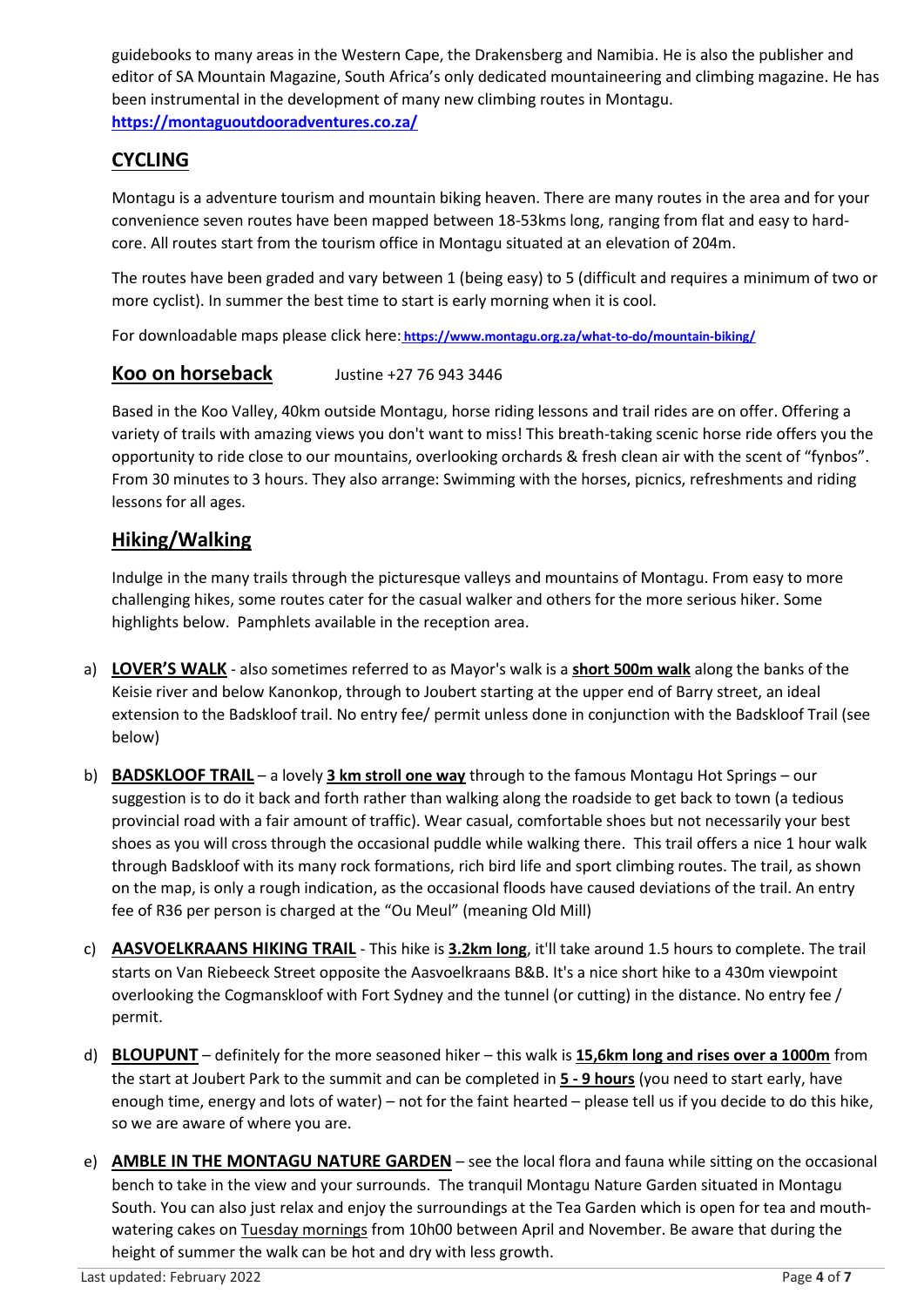**8. GOLF** (end of Bath Street, close to the Avolon Hot springs.

18 Hole well maintained and managed and popular Golf course on the outskirts of town. It has Golf Carts to hire, spacious modern changing rooms, a veranda with a panoramic view and claims to have the friendliest bar in town!

**9. HOT SPRINGS** Avalon Springs +27 23 614 1150 Currently No Day Visitors due to C-19. The Hot Springs and picnic areas are usually open from 08:00 - 20:00 (7 days a week). With new ablutions and the newly extended Avacabana Bar and picnic areas, additional braais and the 60m water slide - there is no shortage of fun for kids and adults alike right throughout the day.

# **10.GIFT SHOPPING**

a) **DE NAGMAAL** (30 Bath Street)

De Nagmaal is a farm style shop that sells handmade and individually crafted ceramics, preserves, tea towels and a variety of candles to mention some of the items. The items on offer changes on a regular basis. Now also online. Open by appointment. Hein: 082 650 7390

b) **MOOI@MAGGIES** (19 Church Street, next to Mimosa Lodge, across from 22 Church restaurant) Magteld has beautiful homeware décor items, fashion accessories and gifts on offer. Lighter small meals and cake to enjoy with great coffee for breakfasts, tea- time and lunch. Open Tue-Fri 09h00-15h00; Saturdays 09h00-14h00.

c) **ART AFRICA** (Cnr Bath and Kohler Street)

Quality ethnic gifts and curios including basketry, beaded cutlery, fabric, painted and hand embroidered table linen, ceramic figures and animals and wire bowls to name but a few.

#### d) **AFRICAN ART**(42 Bath Street)

We are very fortunate that the owner of this beautiful shop moved her shop from Stellenbosch to Montagu a few years ago. Stock a variety of selected gifts, all distinctly South African or African merchandise.

e) **KLOOF PADSTAL** (1 Long Street) and **RAMBLING ROSE** (36 Long Street) Basketry, home bakes and jams, African art and other small curios and nick-nacks.

### **11.DRIED FRUIT**

Montagu has a proud history of exporting "stone fruit" both in the fresh form as well as the dried form

#### a) **CAPEDRY FARMSTALL, WINE BOUTIQUE AND BISTRO** (102 Bath Street, Montagu)

A great range of locally produced dried fruit products with specialization in Cape Peeled Peaches are sold at factory shop prices. They sell a wide selection of local products from the Montagu area at affordable prices.

b) **LOCARNO** (13 Du Toit Street, Montagu)

Locarno offer a full product range that consists of a vast selection of dried fruit, nuts, fruit sweets and much more, all of the highest quality. Their products are stocked all year round and they always try to live up to their motto that "dried fruit is our life @ Locarno"

### c) **MONTAGU DRIED FRUIT AND NUTS** (1 Long Street, Montagu)

Montagu Dried Fruit and Nuts is one of South Africa's foremost dried fruit, nuts and seeds suppliers. The national brand recently opened their very own Montagu Dried Fruit and Nuts Factory shop at the Kloof Padstal in Long Street, Montagu. Their range has something for everyone; dried fruit rolls, nuts and seeds bars, dried fruit and nut mixes, snack packs, unique Montagu dried fruit and nuts mixes and much more.

### **12.BODY THERAPIES**

A small, experienced team of therapists offers a carefully considered menu of skin care and body treatments designed for relaxation and rejuvenation. Pre-booking is essential, they are popular and busy! Full body massages – do traveling massages as well: **Joan** +27 72 620 5820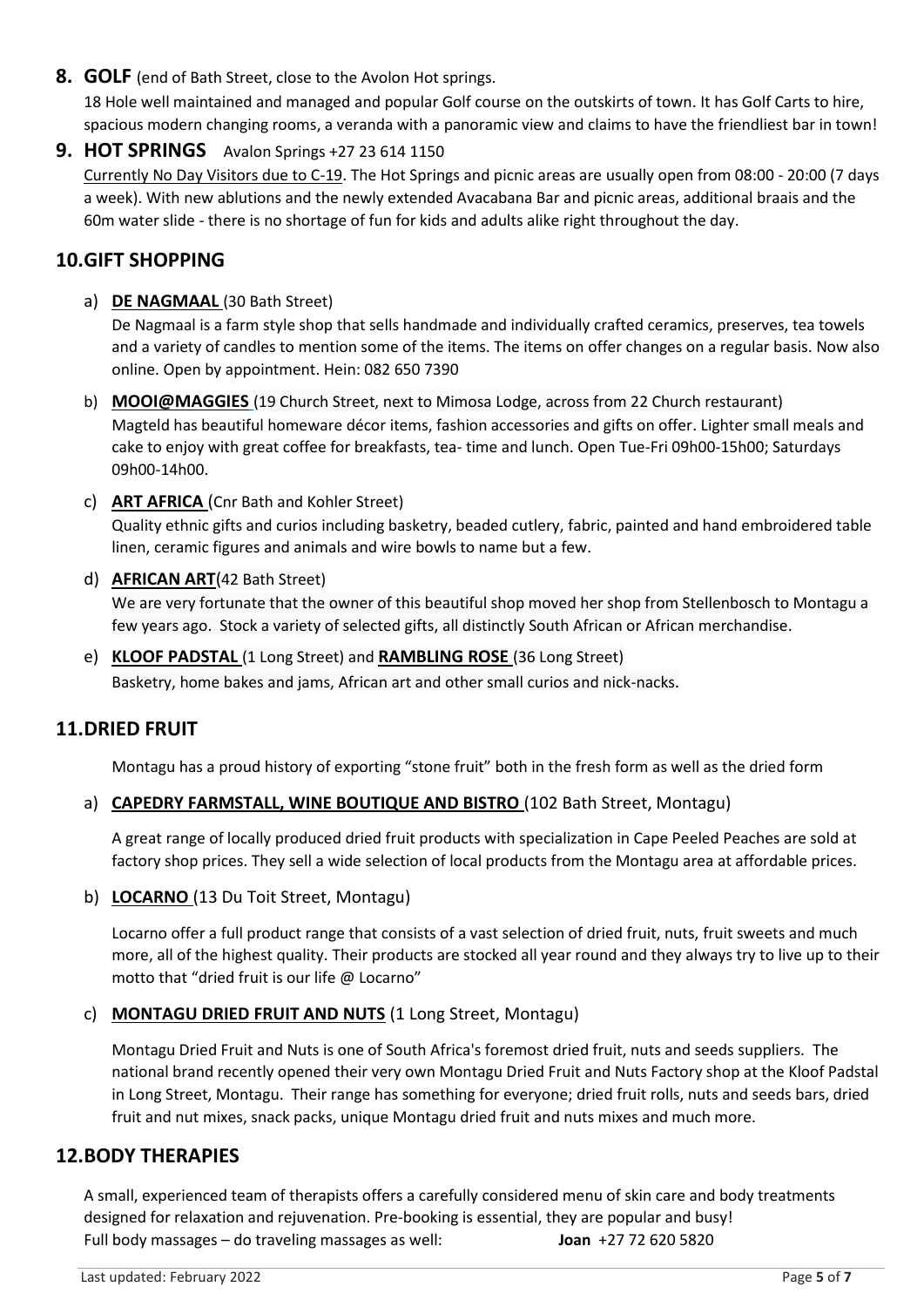# **13.RIVER CRUICES**

### **VILJOENSDRIFT**

Situated on the beautiful stretch of country road (R317) between Robertson and Bonnievale, Viljoensdrift is a perfect outing from Montagu. Enjoy the peaceful setting at the river with Viljoensdrift wines and a boat cruise. "Create a picnic basket" from their delectable deli menu. This can be enjoyed on the cruise. alternatively on the lawns alongside the Breede River. Book online or contact Viljoensdrift Wines and Cruises +27 23 6151017 or email: Boat Bookings - [rivercruises@viljoensdrift.co.za](mailto:rivercruises@viljoensdrift.co.za) Website: [www.viljoensdrift.co.za](http://www.viljoensdrift.co.za/)

#### **THE RIVERGOOSE** Kelvin: 0827595727 [www.rivergoosecampsite.co.za](http://www.rivergoosecampsite.co.za/)

The Goose is available seven days a week depending on river and weather conditions. Trips must be booked in advance and is licensed to carry 16 persons at any one time. Customers may bring own drinks and snacks and in summer a costume to swim in the Breede river. Fishermen may also bring a bass rod along.

## **14.KIDS AND FAMILIES**

Montagu and surrounds have a number of family friendly activities, adventures, restaurants and wine farms. A one stop option where hours of fun could be have is at Guano Caves

#### a) **GUANO CAVES**

Day Visitors: 8am - 5pm. No entry without pre booking, limited amount of day visitors allowed. No children under 10 without adult supervision.

The resort is open from 8am, but the pools are open from 10am onwards.

#### **ANIMALS**

- ✓ Access to our "Rabbit World", includes 6 different species of Rabbits, Chinchilla, Guinea Pigs and different types of birds (including Swans & chicken breeds).
- $\checkmark$  Animal Farm/Rabbit World R50 Adult And R35 Children u/12
- $\checkmark$  Horse/Pony rides (R50)
- ✓ Hiking Trails
- $\checkmark$  Fishing (R25 catch and release, Black bass, Tilapia and Carp)

#### **POOLS: BEACH POOL AND ROMAN BATHS**

Large Beach pool with super tube and fast slides. Entry to Beach pools R130 per person – Kids under 2 free. (limited entries per day).

SPECIAL: R80 per person (Mondays to Thursdays, only low season, not during holidays and long weekends)

The Roman Bath is a new addition for all guests to enjoy, no matter what the weather looks like. They strive to keep the water at 35 degrees for your comfort.

#### **RESTAURANT**

Wood fire pizza/hamburgers etc....open 7 days a week from 8am to 5pm.

#### **TRACTOR & JEEP TRIPS**

Day Visitors R140 Adult, R120 Children Under 12 Residents: R120 Adult, R100 Children Under 12

Trips At 10am, 1pm, And 3pm Daily Minimum of 4 guests